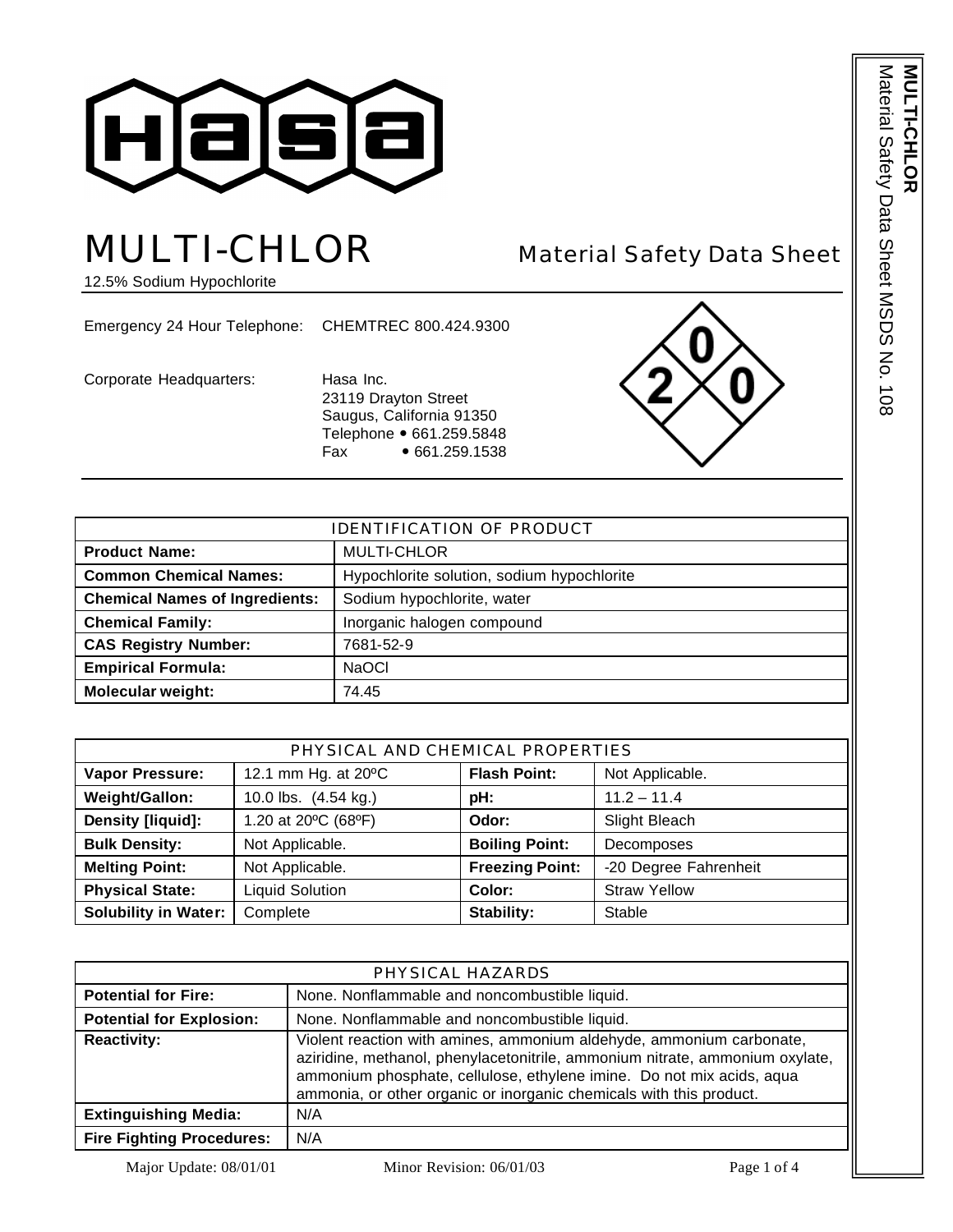Material Safety Data Sheet MSDS No. 108 Material Safety Data Sheet MSDS No. 108 **MULTI-CHL MULTI-CHLOR** 

| <b>HEALTH HAZARDS</b>                             |                                                          |  |
|---------------------------------------------------|----------------------------------------------------------|--|
| <b>Signs and Symptoms of Exposure:</b>            | Eye and skin irritation. Chemical burns to broken skin.  |  |
| <b>Medical Conditions Aggravated by Exposure:</b> | No data available.                                       |  |
| Oral [ingestion] LD <sub>50</sub> :               | No data available.                                       |  |
| Dermal [skin absorption] LD <sub>50</sub> :       | No data available.                                       |  |
| Inhalation [breathing] LC <sub>50</sub> :         | No data available.                                       |  |
| Eye Irritation:                                   | Irritating. May cause eye damage.                        |  |
| <b>Skin Irritation:</b>                           | Mild irritation. Not considered to be a skin sensitizer. |  |
| <b>OSHA PEL:</b>                                  | None established.                                        |  |
| <b>ACGIH TLV/TWA:</b>                             | None established.                                        |  |

|                                | POTENTIAL ROUTE [S] OF ENTRY                                                                                     |
|--------------------------------|------------------------------------------------------------------------------------------------------------------|
| <b>Inhalation [Breathing]:</b> | Unlikely to occur. Vapor may cause irritation to upper respiratory tract.                                        |
| Dermal [Skin]:                 | Contact with broken skin may cause burning, blistering, and tissue destruction if<br>not washed off immediately. |
| Eyes:                          | Corrosive to eyes.                                                                                               |
| Ingestion:                     | Not anticipated. May cause severe chemical burns to esophagus and to stomach<br>lining.                          |

| CARCINOGENIC [CANCER POTENTIAL] INFORMATION                                             |             |  |
|-----------------------------------------------------------------------------------------|-------------|--|
| National Toxicological Program [NTP] Sixth Annual Report on Carcinogens:<br>Not listed. |             |  |
| International Agency for Research on Cancer [IARC] Monographs, V. 1-53, Supps. 1-8:     |             |  |
| Listed by Federal OSHA as Carcinogens:                                                  | Not listed. |  |
| Cafe Drinking Water and Toxie Enforcement Ast of 1006 [Drepection CE, Colifornia only]  |             |  |

*Safe Drinking Water and Toxic Enforcement Act of 1986* **[Proposition 65, California only]:** Small quantities – less than 100 ppm (parts per million) – of impurities, including bromates, may be found in all chlorinating products, including this product. Bromates are derived from bromides, which are present in sodium chloride (table salt) from which chlorine is manufactured. Additional small quantities of bromates may be generated during the disinfection process. Bromates are known by the State of California to cause cancer when administered by the oral (drinking or ingesting) route. Read and follow label directions and use care when handling or using this product. The US Environmental Protection Agency has established a maximum contaminant level (MCL) for bromates in drinking water at 10 ppb (parts per billion). Application of this product in accordance with label directions at use dilution will not exceed this level.

This warning is provided pursuant to Proposition 65, the Safe Drinking Water and Toxic Enforcement act of 1986, Chapter 6.6 of the California Health and Safety Code, which requires the Governor of California to publish a list of chemicals "known to the state to cause cancer or reproductive toxicity." This list is compiled in accordance with the procedures established under the proposition, and can be obtained on the internet from California's Office of Environmental Health Hazard Assessment at http://www.oehha.ca.gov. There are over 700 chemical substances on this list.

## GENERAL PRECAUTIONS FOR SAFE USE AND HANDLING

Open containers carefully. Sodium Hypochlorite solutions are packaged with vented closures. Do not use containers which are leaking or show evidence of having leaked. Mix only with water. Do not mix with other chemicals. Use clean, dry utensils when mixing. Do not discharge this product or mixtures of this product into lakes, streams, ponds, bays, estuaries or the ocean. Sodium Hypochlorite is toxic to aquatic organisms at very low levels.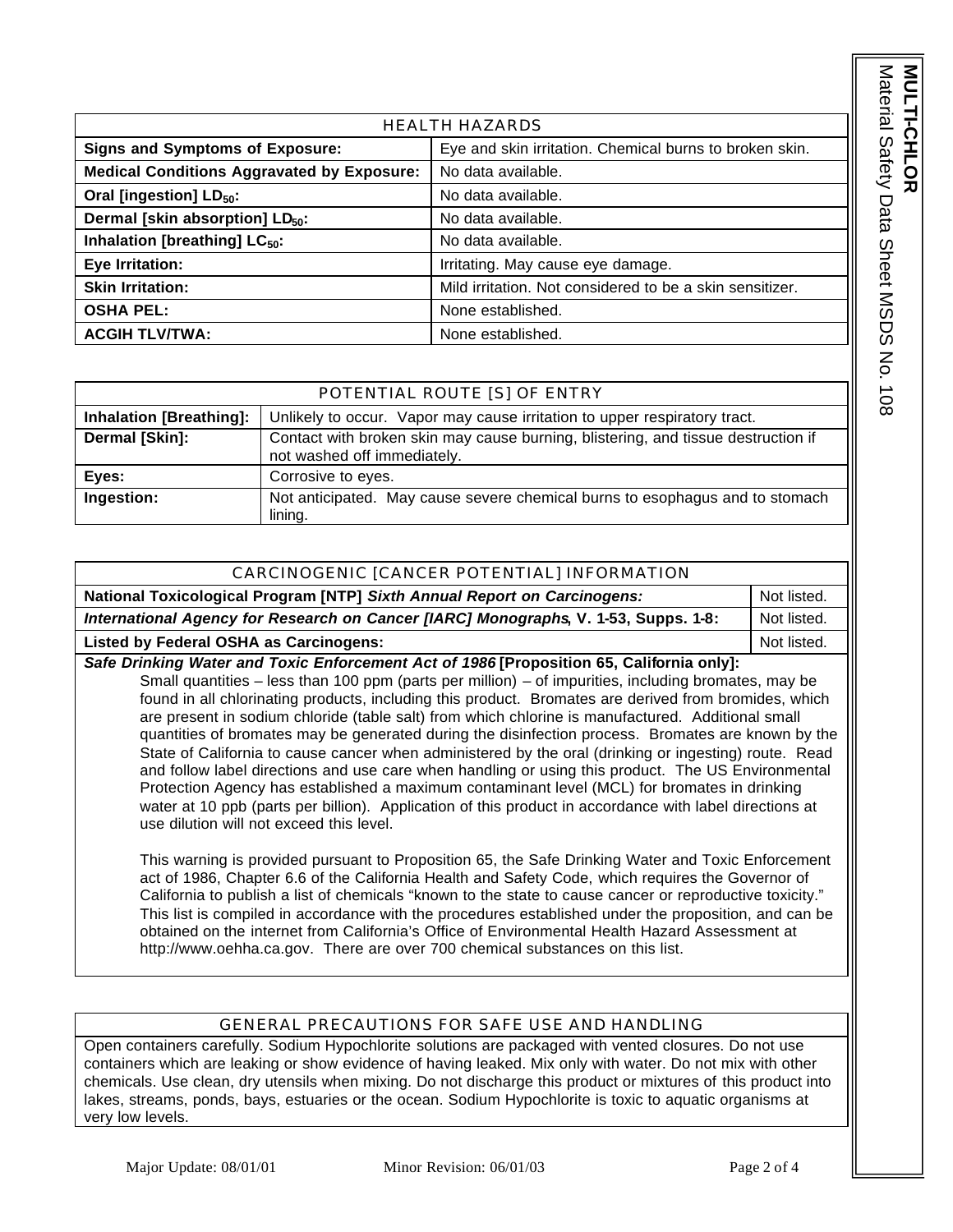### PERSONAL PROTECTION AND HYGIENE

Wear goggles or face shield and rubber gloves when handling. Remove and wash contaminated clothing before reuse. Wash hands after handling.

### CLEAN-UP OF SPILLS

Store this product in a cool dry area away from sunlight and heat to avoid deterioration. In case of spill flood area where spill occurred with large quantities of water. With permission from local authorities dilute product may be flushed to sanitary sewer. Product may also be absorbed with sand or diatomaceous earth. Absorbed products must be disposed of in accordance with applicable Federal, State and/or local regulations. Contact HASA Inc. for guidance.

| FIRST AID            |                                                                               |  |
|----------------------|-------------------------------------------------------------------------------|--|
| Eye Contact:         | Flush with water. Remove contact lenses [if applicable]. Hold eyelids open.   |  |
|                      | Continue flushing with water for 15 minutes. Get prompt medical attention.    |  |
| <b>Skin Contact:</b> | Wash affected area with soap and water for 15 minutes. Get medical attention. |  |
| Ingestion            | Drink large quantities of water. DO NOT give vinegar or other acids. DO NOT   |  |
| [swallowing]:        | induce vomiting. Get prompt medical attention.                                |  |

| FEDERAL/STATE LISTS/REGISTRATION/S/REPORTING REQUIREMENTS              |                                      |  |
|------------------------------------------------------------------------|--------------------------------------|--|
| CERCLA Hazardous Substance [Section 1010 [4], P.L. 96-510]:            | $RQ=100$ lbs                         |  |
|                                                                        | [80 gallons for 12.5% solution]      |  |
| Extremely Hazardous Substance [40 CFR 355, Appendix A]:<br>Not listed. |                                      |  |
| Pesticide Product 7 U.S.C. 136 et seq.:                                | Registered as a pesticide product by |  |
|                                                                        | Federal EPA.                         |  |
| <b>Toxic Substance under TSCA:</b>                                     | Not reported.                        |  |
| Pesticide Product [various State Laws]:                                | Registered as pesticide product in   |  |
|                                                                        | states where marked.                 |  |

#### MATERIAL CLASSIFICATION

**OSHA Hazard Communication Standard, Department of Labor, Occupational Safety and Health Division, 29 CFR 1910.1200:** Irritant.

| <b>Hazardous Materials Transportation Regulations,</b><br>Department of Transportation (Federal) 49 CFR 172.101 |                                             |  |
|-----------------------------------------------------------------------------------------------------------------|---------------------------------------------|--|
| Proper Shipping Description [1 gallon or less]:                                                                 | Consumer Commodity, ORM-D                   |  |
| Proper Shipping Description [greater than 1 gallon]:                                                            | Hypochlorite Solutions, 8, UN1791, P.G. III |  |

| <b>National Fire Protection Association NFPA 704 [1990]:</b>                 | $2 - 0 - 0$ |
|------------------------------------------------------------------------------|-------------|
| BOCA National Fire Prevention Code/National Building Code [1999 editions]:   | Irritant    |
| <b>Standard Fire Prevention Code/Standard Building Code [1997 editions]:</b> | Irritant    |
| Uniform Fire Code/Uniform Building Code [1997 editions]:                     | Irritant    |
| Uniform Fire Code Standards 79-3, Uniform Fire Code, V. II [1997 edition]:   | $2 - 0 - 0$ |